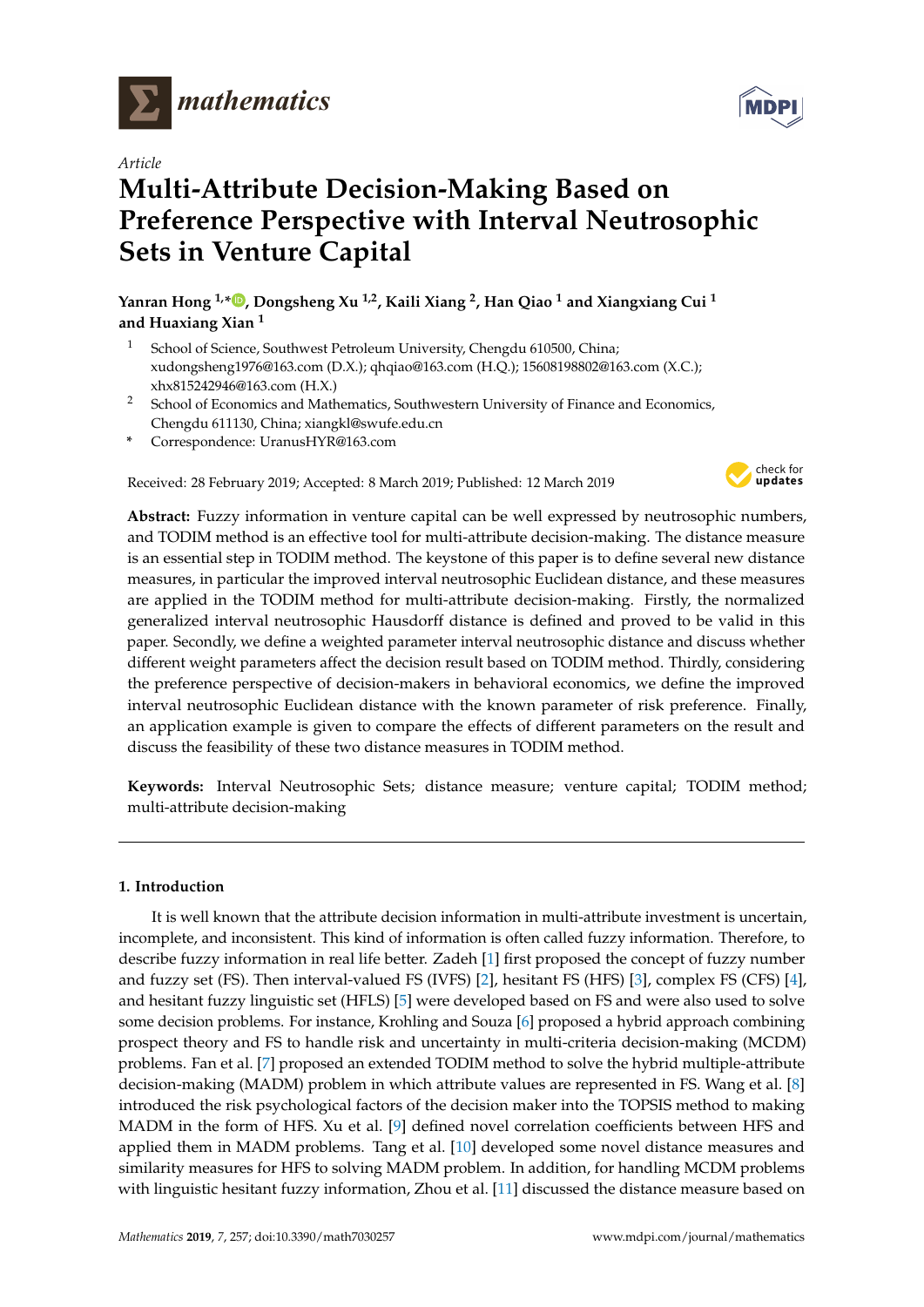TOPSIS, VIKOR (Vlse Kriterijums ka Optimizacija I Kompromisno Resenje) and TODIM methods, and Tao et al. [\[12\]](#page-10-11) developed a new version of distance measure for pattern recognition, fuzzy clustering, and MADM. Although these fuzzy numbers have been applied, it can only consider the membership degree and ignore the existence of non-membership degree. The range of application is narrow, and it needs new ways and further development.

Based on this, some scholars proposed intuitionistic fuzzy set (IFS) [\[13\]](#page-10-12), interval-valued IFS [\[14\]](#page-10-13), complex IFS [\[15\]](#page-10-14), and intuitionistic hesitant fuzzy set (IHFS) [\[16\]](#page-10-15) and applied them to more practical problems recently. Xia and Xu [\[17\]](#page-11-0) developed the hesitant fuzzy aggregation operators based on the interconnection between HFS and IFS for MADM. Wang and Jia [\[18\]](#page-11-1) proposed an investment decision-making method based on newly defined expectation of intuitionistic trapezoidal fuzzy numbers. A MADM method based on the Zhenyuan integral of IFS was presented by Zeng and Mu [\[19\]](#page-11-2). Yun et al. [\[20\]](#page-11-3) presented new definitions on distance and similarity measures between IFS by combining them with hesitation degree to deal with pattern recognition problems. Moreover, Yin et al. [\[21\]](#page-11-4) proposed an interval-valued intuitionistic fuzzy MADM method based on the improved fuzzy entropy. Tan et al. [\[22\]](#page-11-5) introduced an extended TOPSIS method based on new distance measures under IHF environment. These sets supplement the non-membership degree to the FS, which can solve the incomplete information in decision-making, but cannot deal with the uncertain and inconsistent information.

To deal with fuzzy information more comprehensively, Smarandache [\[23\]](#page-11-6) proposed the neutrosophic set(NS) theory. This theory points out that NS is the set whose truth-membership function, indeterminacy-membership function and falsity-membership function are nonstandard unit intervals. For simplifying NS and applying it to real life, Wang et al. [\[24\]](#page-11-7) defined single-valued NS (SVNS) and put forward the corresponding decision-making method on this basis. Considering that SVNS may not be able to accurately describe the truth-membership, indeterminacy-membership and falsity-membership of things in real life, Wang [\[25\]](#page-11-8) further defined interval NS (INS). After that, although it also defined simplified NS [\[26\]](#page-11-9), multi-valued NS [\[27\]](#page-11-10), quadripartitioned SVNS [\[28\]](#page-11-11), complex NS [\[29\]](#page-11-12) and others, INS can describe the MADM information and evaluate the impact of each attribute on the decision-making results through some corresponding methods very well. These methods include TODIM [\[7](#page-10-6)[,30–](#page-11-13)[33\]](#page-11-14), TOPSIS [\[22](#page-11-5)[,34](#page-11-15)[–38\]](#page-11-16), VIKOR [\[39\]](#page-11-17), EDAS(Evaluation Based on Distance from Average Solution) [\[40\]](#page-11-18), PROMETHEE [\[41\]](#page-11-19), ELECTRE [\[42\]](#page-11-20) and so on. For example, Ye [\[43\]](#page-11-21) proposed similarity measures between INSs based on the Hamming and Euclidean distance, and developed a MCDM method based on the similarity degree. Majumdar [\[44\]](#page-12-0) defined a special hybrid neutrosophic set for decision-making. Liu and Zhang [\[45\]](#page-12-1) presented the distance measurement between multi-valued neutrosophic sets (MVNSs) and applied the VIKOR method to address MCDM problems and defined the comparison method. Liu and Luo [\[46\]](#page-12-2) defined the single-valued neutrosophic ideal solution (SVNIS) and the weighted distance measure for dealing with decision-making problems. Huang [\[47\]](#page-12-3) demonstrated the effectiveness of the proposed clustering method and MCDM method based on a new distance (similarity) measure between SVNSs. Applying a special subset hood measure with the proposed Hausdorff distance, Ji and Zhang [\[48\]](#page-12-4) put forward a method for MCDM problems under interval neutrosophic environments. Liu et al. [\[49\]](#page-12-5) combined the INS with the cloud model and proposed an extended TOPSIS method for multi-attribute group decision-making (MAGDM) problems with unknown attribute weights. Nancy and Garg presented an improved score function of SVNNs [\[50\]](#page-12-6) and the SVN entropy measure of order *α* to solve the decision-making problem [\[51\]](#page-12-7). Besides, they also proposed some new biparametric distance measures on SVNSs with applications to pattern recognition and medical diagnosis [\[52\]](#page-12-8) and presented TOPSIS method under an interval NS environment to solve decision-making problems [\[38\]](#page-11-16). Ji et al. [\[33\]](#page-11-14) proposed a projection-based TODIM method under multi-valued neutrosophic environments. Zhang and Liu [\[32\]](#page-11-22) combined TODIM and NS to give a new method to handle MAGDM problems. Peng and Dai [\[53\]](#page-12-9) initiated MABAC, TOPSIS and similarity measure for MADM problems based on a new score function and a new axiomatic definition distance measure of SVNS. Rıdvan and Gökçe [\[54\]](#page-12-10) developed a simplified neutrosophic ordered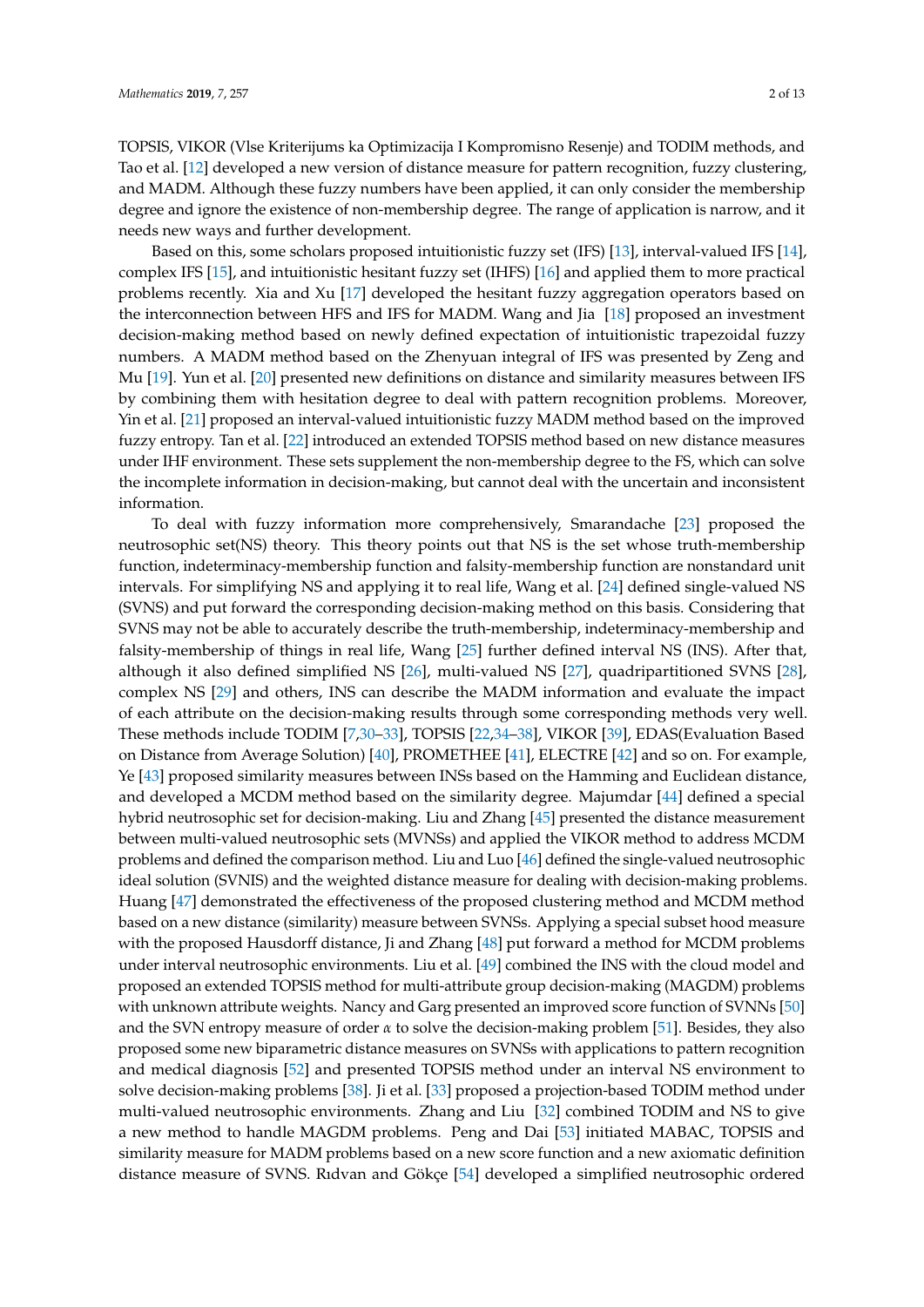weighted distance operator to solve MAGDM problems. As mentioned above, numerous methods are applicable in different decision-making situations; however, advice for selecting the most appropriate for the specific field of application and problem has not been thoroughly investigated [\[55\]](#page-12-11). However, according to this previous research, it can be seen that TODIM is one of the commonly used methods for MADM problems under interval neutrosophic environments.

The classical TODIM method is proposed by Gomes and Lima [\[56\]](#page-12-12) based on prospect theory. It is a typical MADM method considering the psychological behavior of decision-makers. The main idea is to establish the relative dominance function of any scheme with respect to other schemes based on the value function of the prospect theory, and then rank the schemes according to the obtained dominance. Based on observation, the selection of distance formula is a crucial step in TODIM method and several classical distance formulas are usually used, such as Hamming distance, Euclidean distance and Hausdorff distance. Ye [\[43\]](#page-11-21) first defined the Hamming distance, Euclidean distance and their normalized forms of INS. Broumi and Smarandache [\[57\]](#page-12-13) introduced the normalized generalized interval neutrosophic distance. Ye and Du [\[58\]](#page-12-14) proposed the Hausdorff distance of INS.

In venture capital, different venture capitalists have different attitudes towards risk. Some people may like the stimulus of big gains and losses, while others may be willing to pursue steady returns. So we must consider the risk preference of venture capitalists when we make decisions. Considering the influence of distance formula on decision-making results, this paper first defines the normalized generalized interval neutrosophic Hausdorff distance and the normalized generalized parameter distance with normalized generalized interval neutrosophic distance, and then discusses the influence of parameters on decision-making results. Then, considering the preference psychology of decision-makers in venture capital, a new Euclidean distance is defined based on preference perspective and the conclusions of the previous part. Finally, an example is used to verify its rationality and feasibility.

#### <span id="page-2-0"></span>**2. Problem Description**

When investing in a project, different investors have different expectations for the attributes of project risk and project return. Some people may like the stimulus of big gains and losses, while others may be willing to pursue steady returns. So, the attitudes can be divided into risk averters, risk lovers, and risk neutrals according to the investors' preferences for risk. Risk averters prefer assets with low risk when the expected return is the same as the other two, and they prefer assets with higher expected return while for assets with the same risk as the other two. Contrary to the risk averters, risk lovers usually take the initiative to pursue risk, preferring volatility to stability and their principle of choosing assets is that when the expected return is the same as the other two, they choose the riskier option because it will bring them greater utility. In contrast to the former two, risk neutrals usually do not avoid risk or pursue risk and, regardless of risk, their criteria for choosing assets is the profit of expected returns. Therefore, different psychological and behavioral preferences of decision-makers are one of the key factors affecting decision-making results. A venture capitalist (VC) wants to choose the best enterprise (EN) from a lot of alternatives to invest; thus, a VC will analyze different attributes of different ENs and make the best decision by prioritizing these alternatives based on known theory.

The feature of venture capital roughly meets the following conditions:

- (1) The enterprises are generally small- and medium-sized, in the early stage of their business, and most of them are high-technology enterprises;
- (2) The term of investment for the VC firm is at least 3–5 years, and the way of investment is equity investment. In general, these shares account for about 30% of the shares of an enterprise. However, the investors have no controlling rights and the enterprises need not give investors anything as collateral or mortgage;
- (3) Investment must be highly specialized and procedural;
- (4) Normally, investors will take an active part in the operation and management of enterprises and provide value-added services;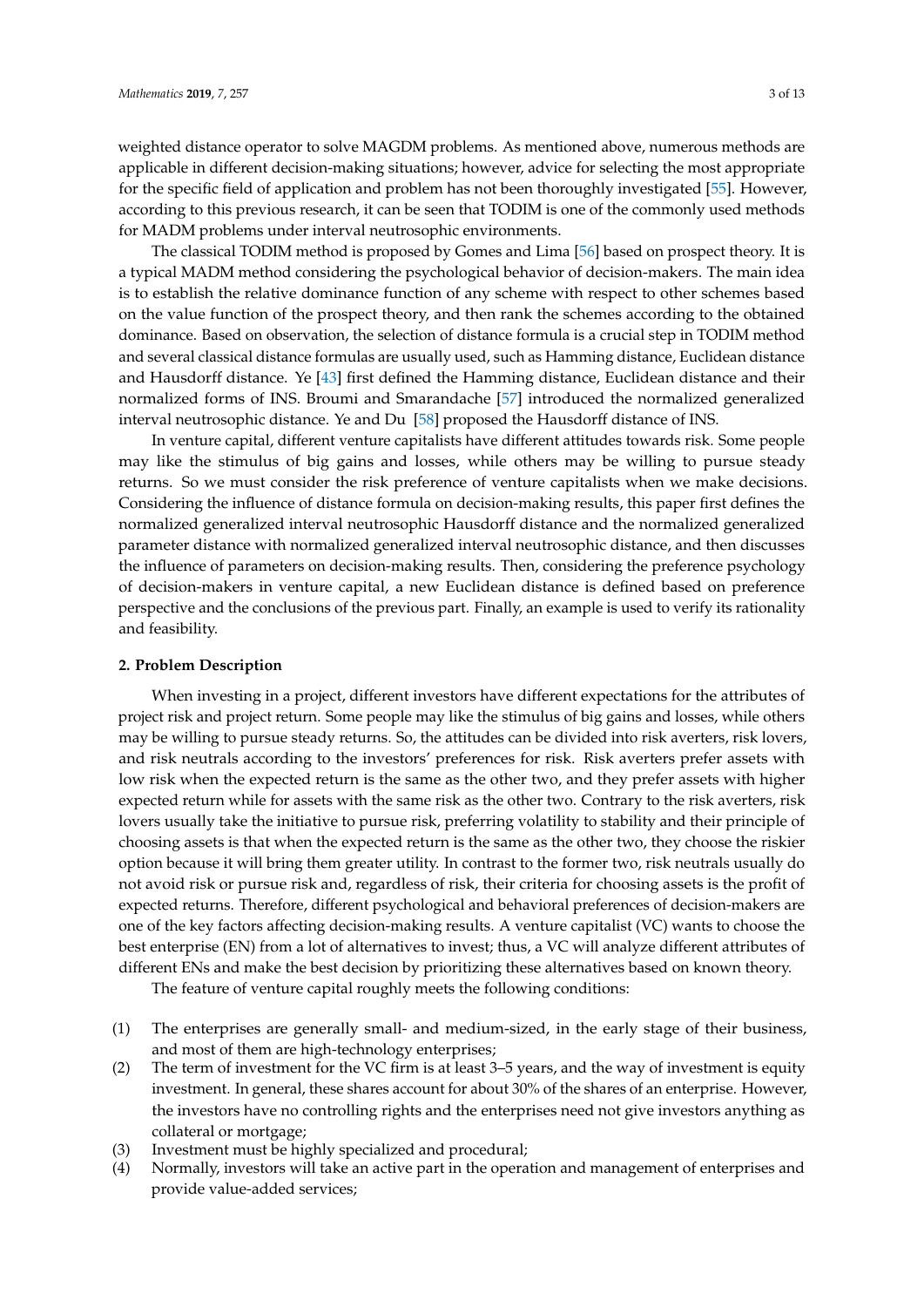(5) As the aim of investment is to achieve value-added purposes and pursue excess returns, the investors will withdraw capital through listing, merger and acquisition, or other forms of equity transfer.

There is something important we mentioned before—the attributes we choose. For example, several important attributes are listed here:

- (1) Team management. Investing in team of the company is better than investing in the project, especially investing in the leader of this team. A good leader is the guarantee of success;
- (2) Outlook of Industry. The industry with potential for future growth is the best choice for the VC firms;
- (3) Enterprise competitiveness. Enterprises with core competitiveness can surpass other competitors in the same industry;
- (4) Good mode: business mode + profit mode + marketing mode;
- (5) High business income and high proportion of operating profit;
- (6) Clear structure: equity structure + top management structure + business structure + customer structure + supplier structure.

## **3. Interval Neutrosophic Sets**

This section reviews NS and some basic formula of INS.

## *3.1. NS*

**Definition 1.** *Let X be a space of points(objects), with a generic element in X denoted by x. A NS A in X is characterized by a truth-membership function*  $T_A(x)$ *, an indeterminacy-membership function*  $I_A(x)$ *, and a falsity-membership function*  $F_A(x)$ *. The function*  $T_A(x)$ *,* $I_A(x)$ *,* $F_A(x)$  *are real standard or nonstandard subsets*  $\sigma$ *f* ] $0^-$ ,  $1^+$ [*, That is*  $T_{A(x)}$ :  $X \rightarrow ]0^-$ ,  $1^+$ [*, I<sub>A(x)</sub>*: $X \rightarrow ]0^-$ ,  $1^+$ [*, F<sub>A(x)</sub>*: $X \rightarrow ]0^-$ ,  $1^+$ [*.* 

*A NS* can be expressed by  $A = \{ \langle x, T_A(x), I_A(x), F_A(x) \rangle | x \in X \}$  with the condition of  $0^- \leq$  $\sup T_A(x) + \sup I_A(x) + \sup F_A(x) \leq 3^+.$ 

**Definition 2.** The complement of a NS A is denoted by  $A^C$  and is defined as  $T_{A^C}(x)=1^+ \oplus T_A(x)$ ,  $I_{A}c(x)=1^+ \ominus I_A(x)$ ,  $F_{A}c(x)=1^+ \ominus F_A(x)$  for every x in X.

**Definition 3.** *A NS A is contained in the other NS B*, *A*  $\subseteq$  *B if and only if*  $\inf T_A(x) \leq \inf T_B(x)$ *,*  $\sup T_A(x) \leq \sup T_B(x)$ ,  $\inf I_A(x) \geq \inf I_B(x)$ ,  $\sup I_A(x) \geq \sup I_B(x)$ ,  $\inf F_A(x) \geq \inf F_B(x)$ ,  $\sup F_A(x) \geq \sup F_B(x)$  *for every x in X.* 

*3.2. INS*

**Definition 4.** *Let X be a space of points(objects) with generic elements in X denoted by x. An INS A in X is characterized by a truth-membership function*  $T_A(x)$ *, an indeterminacy-membership function*  $I_A(x)$ *, and a falsity-membership function*  $F_A(x)$ *.* 

For each point x in X, we have that  $T_A(x) = [\inf T_A(x), \sup T_A(x)]$ ,  $I_A(x) = [\inf I_A(x), \sup I_A(x)]$ ,  $F_A(x) = [\inf F_A(x), \sup F_A(x)] \subseteq [0,1]$ , and with the condition of  $0 \leq \sup T_A(x) + \sup I_A(x) +$  $\sup F_A(x) \leq 3$ .

*For convenience, it can be expressed as*  $A = \langle [T^L,T^U] , [I^L,I^U] , [F^L,F^U] \rangle.$ 

**Definition 5.** The complement of an INS A is denoted by  $A^C$  and is defined as  $A^C = \langle F_A(x), [(1 - \frac{1}{2})^2] \rangle$  $\sup I_A(x)$ ,  $(1 - \inf I_A(x))$ ,  $T_A(x)$ .

*For convenience, it can be expressed to be*  $A^C = \langle [F^L,F^U]$ *,*  $[(1-I^U),(1-I^L)]$ *,*  $[T^L,T^U] \rangle$ *.*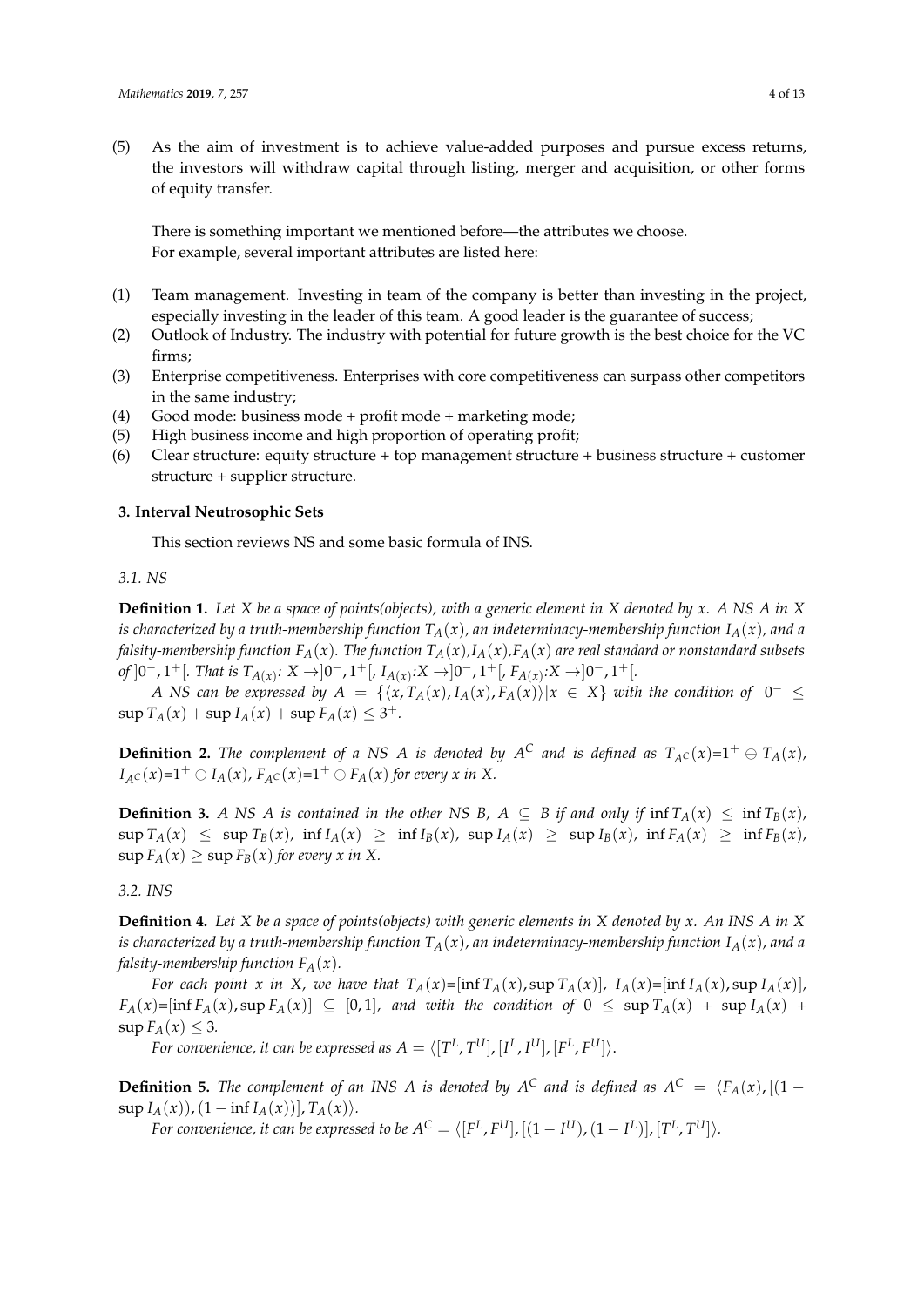**Definition 6.** *The expectation of an INS A is*

$$
E(A) = \frac{1}{6}(T^{L} + T^{U} + 1) + (I^{L} + I^{U} + 1) - (F^{L} + F^{U}).
$$
\n(1)

#### **4. TODIM Method for INS MADM in Venture Capital**

We proposed that here is a MADM problem. Let  $A = (A_1, A_2, \ldots, A_m)$  be the alternatives, and  $G = (G_1, G_2, \ldots, G_n)$  be the attributes, and  $w = (w_1, w_2, \ldots, w_n)$  be the weight of  $G_j$   $(j = 1, 2, \ldots, n)$ , where  $0 \le w_j \le 1$ , and  $\sum_{j=1}^n w_j = 1$ . Here, the weight coefficient  $w_j$   $(j = 1, 2, \ldots, n)$ is determined by decision-makers. Assume that the interval neutrosophic number *aij* is given for alternative  $A_i$  under  $G_i$  ( $i = 1, 2, ..., m$ ,  $j = 1, 2, ..., n$ ). Then let  $A = (a_{ij})_{m \times n}$  be a decision matric. The following shows the complete for the method.

Step 1: Standardize the decision information to get the normalized decision matric. That is, normalizing  $A = (a_{ij})_{m \times n}$  into  $B = (b_{ij})_{m \times n}$ . If the decision is an efficient factor, it cannot be changed; if the decision is a cost factor, the decision should be changed by its complementary set;

Step 2: The corresponding weight  $w_j$  ( $j = 1, 2, ..., n$ ) is given here;

Step 3: Choose  $w_r = max\{w_j | i = 1, 2, ..., n\}$  to be the criterion, and  $w_{jr} = \frac{w_j}{w_r}$  $\frac{w_j}{w_r}(j, r = 1, 2, ..., n)$  is relative weight of *G<sup>j</sup>* to *G<sup>r</sup>* ;

Step 4: Figure out the dominance degree of *B<sup>i</sup>* over every alternative *B<sup>t</sup>* :

$$
\delta(B_i, B_t) = \sum_{j=1}^n \varphi_j(B_i, B_t) (i = 1, 2, ..., m)
$$
 (2)

where

$$
\varphi_j(B_i, B_t) = \begin{cases}\n\sqrt{\frac{w_{j\dot{r}}d(b_{ij} - b_{t\dot{j}})}{\sum_{j=1}^n w_{j\dot{r}}}}, & E(b_{ij}) - E(b_{t\dot{j}}) > 0 \\
0 & E(b_{ij}) - E(b_{t\dot{j}}) = 0 \\
-\frac{1}{\theta}\sqrt{\frac{(\sum_{j=1}^n w_{j\dot{r}})d(b_{t\dot{j}} - b_{t\dot{j}})}{w_{j\dot{r}}}}, & E(b_{ij}) - E(b_{t\dot{j}}) < 0\n\end{cases}
$$
\n(3)

where  $d(b_{ij}, b_{tj})$  denotes the distance between  $b_i$  and  $b_t$  under  $G_j$ , and  $E(b_{ij})$  is the expectation of  $b_i$ under *G<sup>j</sup>* .

In this function,  $\varphi_j(B_i,B_t)$  represents the dominance degree of  $B_i$  over every alternative  $B_t$  under attribute *G*<sub>*j*</sub>; the parameter  $\theta$  is the attenuation factor of the losses. If  $E(b_{ij}) - E(b_{tj}) > 0$  ,  $\varphi_j(B_i, B_t)$ shows a gain; if  $E(b_{ij}) - E(b_{tj}) < 0$  ,  $\varphi_j(B_i, B_t)$  expresses a loss;

Step 5: Work out the overall dominance of *B<sup>i</sup>* by following function

$$
\xi_{i} = \frac{\sum_{t=1}^{m} \delta(B_{i}, B_{t}) - \min_{1 \leq i \leq m} \left\{ \sum_{t=1}^{m} \delta(B_{i}, B_{t}) \right\}}{\max_{1 \leq i \leq m} \left\{ \sum_{t=1}^{m} \delta(B_{i}, B_{t}) \right\} - \min_{1 \leq i \leq m} \left\{ \sum_{t=1}^{m} \delta(B_{i}, B_{t}) \right\}};
$$
\n(4)

Step 6: Ranking all alternatives according to the value of *ξ<sup>i</sup>* . The larger the value of *ξ<sup>i</sup>* , the better the alternative is.

#### **5. Existing Distance Measures**

Let 
$$
A = \langle [T_A^L, T_A^U], [I_A^L, I_A^U], [F_A^L, F_A^U] \rangle
$$
 and  $B = \langle [T_B^L, T_B^U], [I_B^L, I_B^U], [F_B^L, F_B^U] \rangle$  be two INSs.

**Definition 7.** *The normalized interval neutrosophic Hamming distance [\[43\]](#page-11-21) is*

$$
D_{Hm}(A,B) = \frac{1}{6} \{ |T_A^L - T_B^L| + |T_A^U - T_B^U| + |I_A^L - I_B^L| + |I_A^U - I_B^U| + |F_A^L - F_B^L| + |F_A^U - F_B^U| \}.
$$
 (5)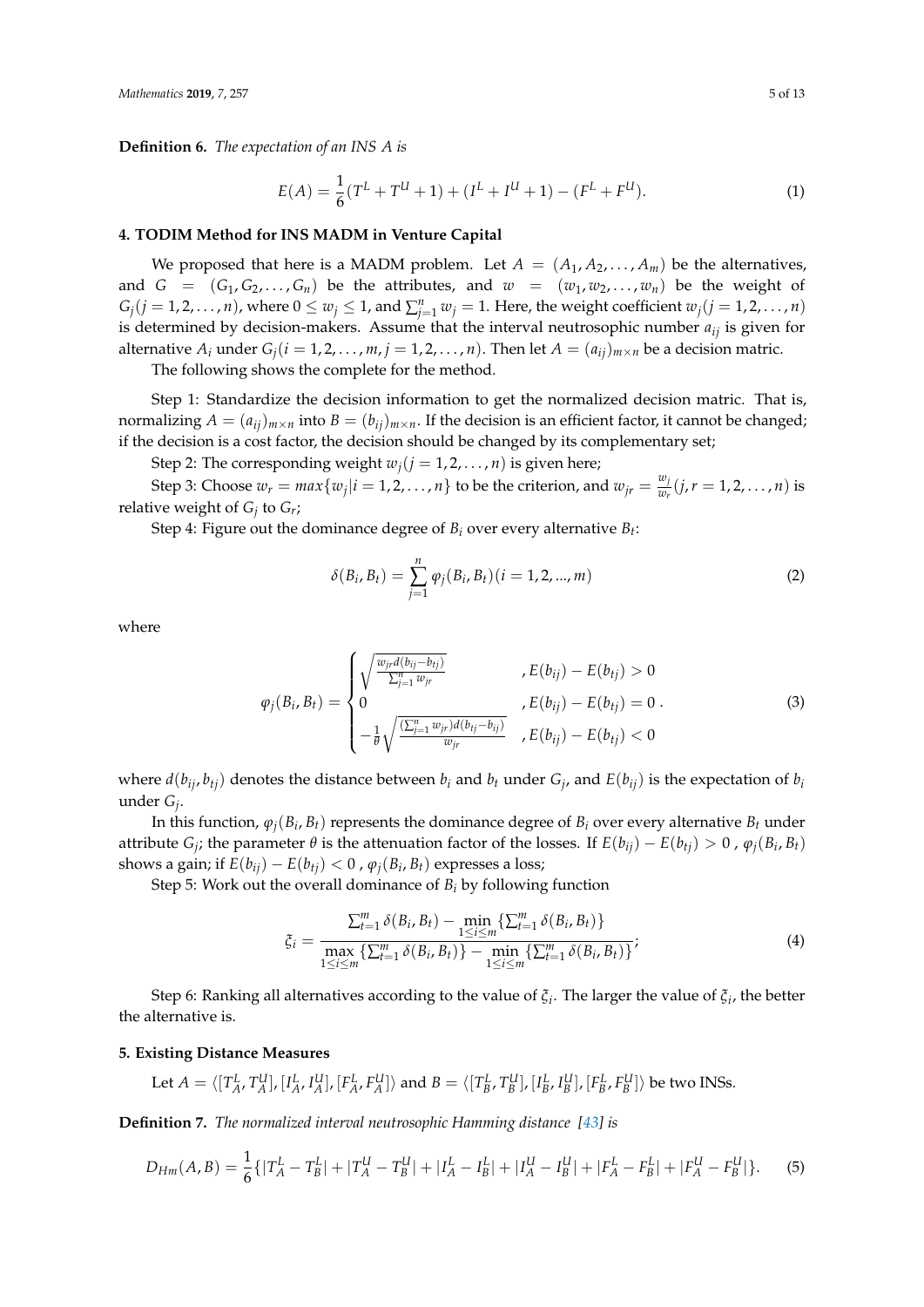**Definition 8.** *The normalized interval neutrosophic Euclidean distance [\[43\]](#page-11-21) is*

$$
D_E(A,B) = \frac{1}{6} \{ |T_A^L - T_B^L|^2 + |T_A^U - T_B^U|^2 + |I_A^L - I_B^L|^2 + |I_A^U - I_B^U|^2 + |F_A^L - F_B^L|^2 + |F_A^U - F_B^U|^2 \}^{\frac{1}{2}}.
$$
 (6)

**Definition 9.** *The normalized generalized interval neutrosophic distance [\[57\]](#page-12-13) is*

$$
D_g(A,B) = \frac{1}{6} \{ |T_A^L - T_B^L|^{\lambda} + |T_A^U - T_B^U|^{\lambda} + |I_A^L - I_B^L|^{\lambda} + |I_A^U - I_B^U|^{\lambda} + |F_A^L - F_B^L|^{\lambda} + |F_A^U - F_B^U|^{\lambda} \}^{\frac{1}{\lambda}},
$$
(7)

*with the condition of*  $\lambda > 0$ . When  $\lambda = 1$ , it is the Hamming distance; when  $\lambda = 2$ , it is the Euclidean distance.

**Definition 10.** *The normalized interval neutrosophic Hausdorff distance [\[58\]](#page-12-14) is*

$$
D_{Hd} = \max\{\frac{1}{2}(|T_A^L - T_B^L| + |T_A^U - T_B^U|), \frac{1}{2}(|I_A^L - I_B^L| + |I_A^U - I_B^U|), \frac{1}{2}(|F_A^L - F_B^L| + |F_A^U - F_B^U|)\}.
$$
 (8)

## **6. Improved Distance Measures**

# *6.1. The Weighted Parameter Interval Neutrosophic Distance*

In this section, we first present the definition of the normalized generalized interval neutrosophic Hausdorff distance between two INSs *A* and *B*.

**Definition 11.** *The normalized generalized interval neutrosophic Hausdorff distance is*

$$
D_{gHd}(A,B) = \max\{\frac{1}{2}(|T_A^L - T_B^L|^{\mu} + |T_A^U - T_B^U|^{\mu})^{\frac{1}{\mu}}, \frac{1}{2}(|I_A^L - I_B^L|^{\mu} + |I_A^U - I_B^U|^{\mu})^{\frac{1}{\mu}},
$$
  

$$
\frac{1}{2}(|F_A^L - F_B^L|^{\mu} + |F_A^U - F_B^U|^{\mu})^{\frac{1}{\mu}}\}
$$
(9)

 $\mu > 0$ , when  $\mu = 1$ , it is the Hausdorff distance.

**Proposition 1.** *The above defined the normalized generalized interval neutrosophic Hausdorff distance DgHd*(*A*, *B*) *between INSs A and B satisfies the following properties (1)–(4):*

*(1)*  $D_{gHd}(A, B) \geq 0$ *; (2)*  $D_{gHd}(A, B) = 0$  *if and only if*  $A = B$ ; (3)  $D_{gHd}(A, B) = D_{gHd}(B, A)$ ; (4) If  $A \subseteq B \subseteq C$ , C is the other INS in X, then  $D_{gHd}(A, C) \geq D_{gHd}(A, B)$  and  $D_{gHd}(A, C) \geq$  $D_{\varrho Hd}(B, C)$ *.* 

It can be proved that the theorem is valid, and the proof process is omitted.

Then, considering the influence of the parameter of (7) and (9), we introduce the weight parameter and define a novel interval neutrosophic distance between two INSs *A* and *B*.

**Definition 12.** *The weighted parameter interval neutrosophic distance is*

$$
D_{wp} = vD_g + (1 - v)D_{gHd}
$$
  
=  $\frac{v}{6}\{ [T_A^L - T_B^L]^{\lambda} + |T_A^U - T_B^U|^{\lambda} + |I_A^L - I_B^L|^{\lambda} + |I_A^U - I_B^U|^{\lambda} + |F_A^L - F_B^L|^{\lambda} + |F_A^U - F_B^U|^{\lambda} \}^{\frac{1}{\lambda}}$   
+  $(1 - v) \max\{\frac{1}{2}(|T_A^L - T_B^L|^{\mu} + |T_A^U - T_B^U|^{\mu})^{\frac{1}{\mu}}, \frac{1}{2}(|I_A^L - I_B^L|^{\mu} + |I_A^U - I_B^U|^{\mu})^{\frac{1}{\mu}}, \frac{1}{2}(|F_A^L - F_B^L|^{\mu} + |F_A^U - F_B^U|^{\mu})^{\frac{1}{\mu}} \},$ \n(10)

*where*  $\lambda > 0$ *,*  $\mu > 0$  *and*  $1 \ge \nu \ge 0$ *.* 

*It can be proved that this theorem is established, and the proof process is omitted.*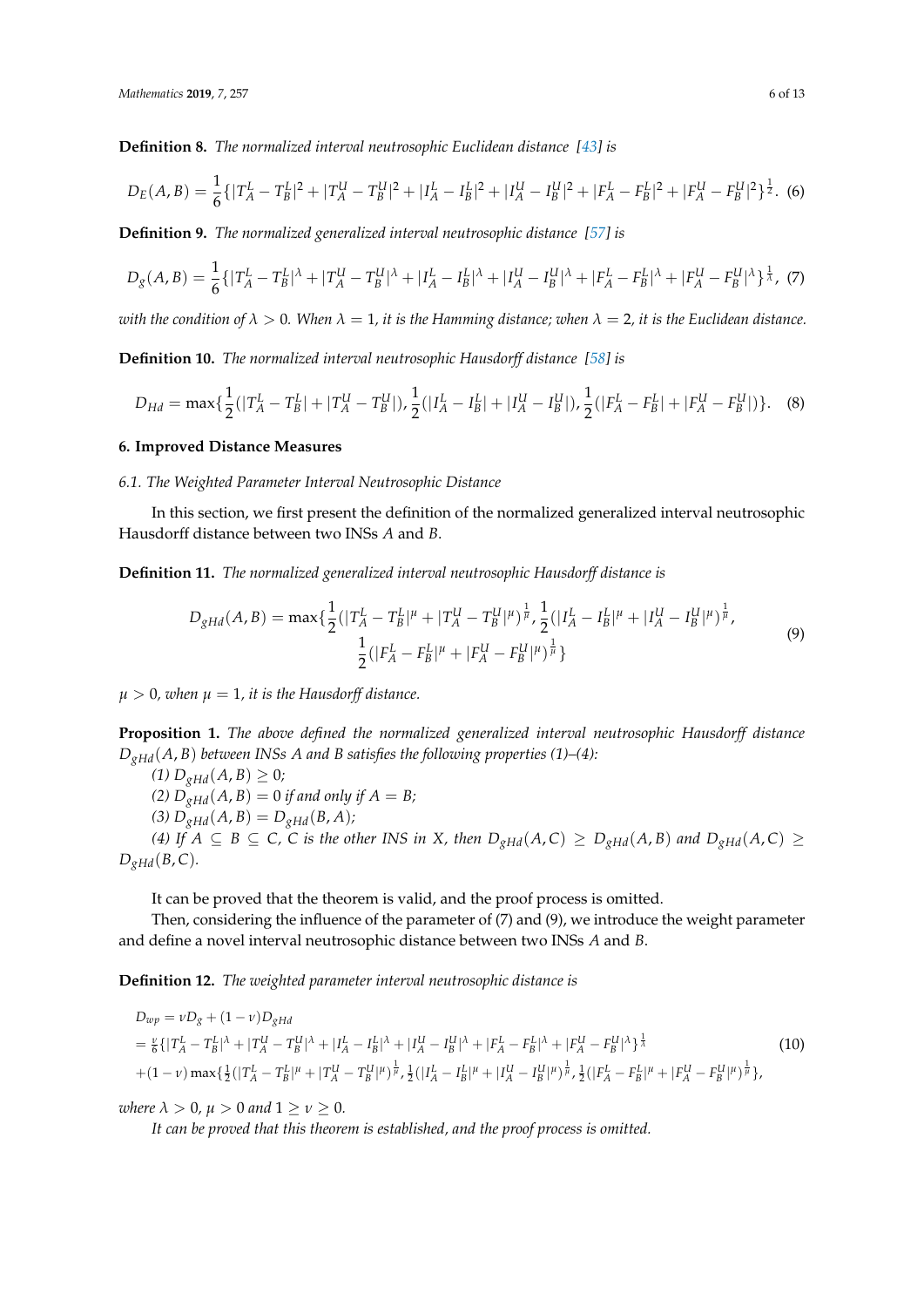Application and Analysis 1

In this paper, let us consider the decision-making problem adapted from Section [2](#page-2-0) and assume that a VC firm wants to choose an innovating enterprise to invest to get maximum profit. So there are three enterprises as candidates, where  $A = (A_1, A_2, A_3, A_4)$ , and three attributes  $G = (G_1, G_2, G_3)$ . Assume that  $a_{ij}$  is given for the alternative  $A_i$  under the attribute  $G_j$ ,  $i = 1, 2, 3, 4$  and  $j = 1, 2, 3$ . The first attribute is cost factor, and the decision should be changed by its complementary set; the next two are efficient factors, which should not be changed. The weight of the attribute is given by  $w = (0.35, 0.25, 0.40)$ , and the attenuation factor of the losses  $\theta = -1$ . For convenience of comparison, the decision information in [\[43\]](#page-11-21) are used as a reference, the decision matric is

$$
A = \begin{bmatrix} \langle [0.4, 0.5][0.2, 0.3][0.3, 0.4] \rangle & \langle [0.4, 0.6][0.1, 0.3][0.2, 0.4] \rangle & \langle [0.7, 0.9][0.2, 0.3][0.4, 0.5] \rangle \\ \langle [0.6, 0.7][0.1, 0.2][0.2, 0.3] \rangle & \langle [0.6, 0.7][0.1, 0.2][0.2, 0.3] \rangle & \langle [0.3, 0.6][0.3, 0.5][0.8, 0.9] \rangle \\ \langle [0.3, 0.6][0.2, 0.3][0.3, 0.4] \rangle & \langle [0.5, 0.6][0.2, 0.3][0.3, 0.4] \rangle & \langle [0.4, 0.5][0.2, 0.4][0.7, 0.9] \rangle \\ \langle [0.7, 0.8][0.0, 0.1][0.1, 0.2] \rangle & \langle [0.6, 0.7][0.1, 0.2][0.1, 0.3] \rangle & \langle [0.6, 0.7][0.3, 0.4][0.8, 0.9] \rangle \end{bmatrix}.
$$

Then obtained the normalized decision matric

$$
B = \left[\begin{array}{cccc} \langle [0.4, 0.5] [0.2, 0.3] [0.3, 0.4] \rangle & \langle [0.4, 0.6] [0.1, 0.3] [0.2, 0.4] \rangle & \langle [0.4, 0.5] [0.7, 0.8] [0.7, 0.9] \rangle \\ \langle [0.6, 0.7] [0.1, 0.2] [0.2, 0.3] \rangle & \langle [0.6, 0.7] [0.1, 0.2] [0.2, 0.3] \rangle & \langle [0.8, 0.9] [0.5, 0.7] [0.3, 0.6] \rangle \\ \langle [0.3, 0.6] [0.2, 0.3] [0.3, 0.4] \rangle & \langle [0.5, 0.6] [0.2, 0.3] [0.3, 0.4] \rangle & \langle [0.7, 0.9] [0.6, 0.8] [0.4, 0.5] \rangle \\ \langle [0.7, 0.8] [0.0, 0.1] [0.1, 0.2] \rangle & \langle [0.6, 0.7] [0.1, 0.2] [0.1, 0.3] \rangle & \langle [0.8, 0.9] [0.6, 0.7] [0.6, 0.7] \rangle \end{array}\right].
$$

Then, we use the TODIM method and the weighted parameter interval neutrosophic distance for decision-making, and then discuss whether different weight parameters *λ*, *µ*, and *ν* affect the decision result. For convenience, *A<sup>i</sup>* denotes the overall dominance and *FC* denotes the final choice of VC.

<span id="page-6-0"></span>(i)  $\lambda$  changes while  $\mu$  and  $\nu$  remain unchanged, the ranking order is shown in Table [1.](#page-6-0)

|  |  |  | $\lambda$ $\mu$ $\nu$ $A_1$ $A_2$ $A_3$ $A_4$ Ranking Order FC |  |
|--|--|--|----------------------------------------------------------------|--|
|  |  |  | 1 \ 1 0 0.918 0.593 1 $A_1 < A_3 < A_2 < A_4$ $A_4$            |  |
|  |  |  | 2 \ 1 0 0.929 0.629 1 $A_1 < A_3 < A_2 < A_4$ $A_4$            |  |
|  |  |  | 3 \ 1 0 0.937 0.638 1 $A_1 < A_3 < A_2 < A_4$ $A_4$            |  |
|  |  |  | 4 \ 1 0 0.943 0.640 1 $A_1 < A_3 < A_2 < A_4$ $A_4$            |  |

**Table 1.** *λ* changes.

<span id="page-6-1"></span>(ii)  $\mu$  changes while  $\lambda$  and  $\nu$  remain unchanged, the ranking order is shown in Table [2.](#page-6-1)

**Table 2.**  $\mu$  changes.

|  |  |  | $\lambda$ $\mu$ $\nu$ $A_1$ $A_2$ $A_3$ $A_4$ Ranking Order FC                                                             |  |
|--|--|--|----------------------------------------------------------------------------------------------------------------------------|--|
|  |  |  | \ 1 0 0 0.964 0.648 1 $A_1 < A_3 < A_2 < A_4$ $A_4$                                                                        |  |
|  |  |  | \, 2 \, 0 \, 0.955 \, 0.611 \, 1 \, A <sub>1</sub> \, A <sub>3</sub> \, A <sub>2</sub> \, A <sub>4</sub> \, A <sub>4</sub> |  |
|  |  |  | \ 3 0 0 0.955 0.591 1 $A_1 < A_3 < A_2 < A_4$ $A_4$                                                                        |  |
|  |  |  | \, 4 \, 0 \, 0 \, 0.955 \, 0.583 \, 1 \, $A_1 < A_3 < A_2 < A_4$ \, $A_4$                                                  |  |

(iii) *ν* changes while *λ* and *µ* remain unchanged, the ranking order is shown in Table [3.](#page-7-0)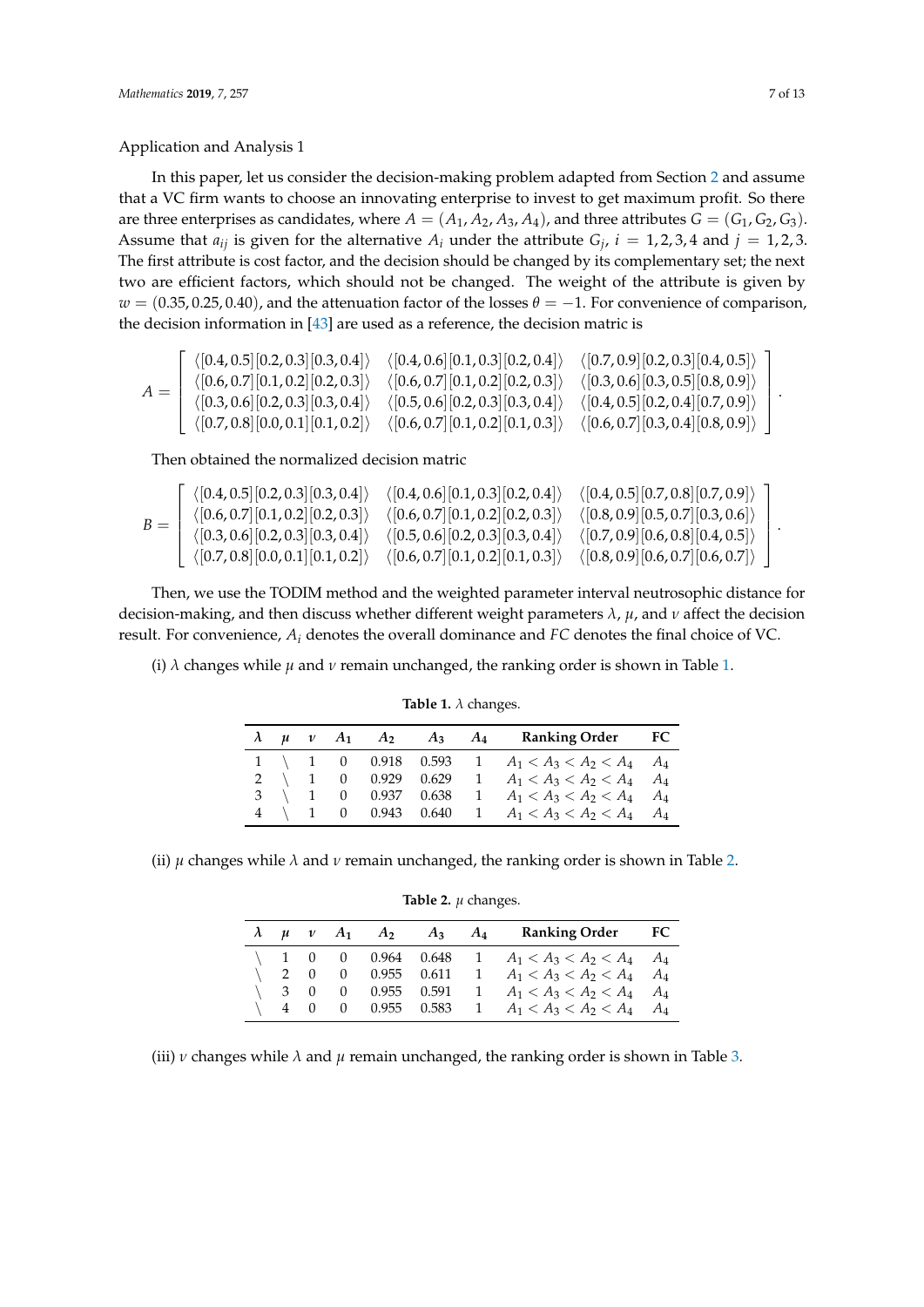<span id="page-7-0"></span>

| <b>Table 3.</b> $\nu$ changes. |  |  |  |  |  |                                                                |  |  |  |  |  |  |
|--------------------------------|--|--|--|--|--|----------------------------------------------------------------|--|--|--|--|--|--|
|                                |  |  |  |  |  | $\lambda$ $\mu$ $\nu$ $A_1$ $A_2$ $A_3$ $A_4$ Ranking Order FC |  |  |  |  |  |  |
|                                |  |  |  |  |  | 1 1 0.1 0 0.960 0.644 1 $A_1 < A_3 < A_2 < A_4$ $A_4$          |  |  |  |  |  |  |
|                                |  |  |  |  |  | 1 1 0.3 0 0.953 0.635 1 $A_1 < A_3 < A_2 < A_4$ $A_4$          |  |  |  |  |  |  |
|                                |  |  |  |  |  | 1 1 0.6 0 0.940 0.620 1 $A_1 < A_3 < A_2 < A_4$ $A_4$          |  |  |  |  |  |  |

 $A_1 < A_3 < A_2 < A_4$   $A_4$ 

1 1 0.6 0 0.940 0.620 1  $A_1 < A_3 < A_2 < A_4$   $A_4$ <br>1 1 0.9 0 0.924 0.601 1  $A_1 < A_2 < A_3 < A_4$   $A_4$ 

As shown in Tables [1–](#page-6-0)[3,](#page-7-0) the ranking order is *A*4, *A*2, *A*3, *A*<sup>1</sup> and *A*<sup>4</sup> is the best choice. This result is the same as that in [\[43\]](#page-11-21). Obviously, we can see that the change of *λ*, *µ*, and *ν* has no effect on the decision results but it can affect the overall dominance value of alternative. Perhaps because of the insufficient number of attribute indicators and candidate enterprises discussed in this paper, there are some shortcomings in the results, which can be discussed in future research. In the discussion of this section, we have concluded that whatever the value of  $\lambda$ ,  $\mu$ , and  $\nu$ , the decision result will not change, and we only discuss one distance measure in TODIM method to make decision in this paper.

#### *6.2. The Improved Interval Neutrosophic Euclidean Distance*

The above measures (5), (6), and (8) have been widely used; however, they also have some drawbacks, which are illustrated with the numerical example that follows.

**Example 1.** *Consider two known candidates A and B, which are represented by INSs in a universe X given by*  $A = \{[0.4, 0.5][0.2, 0.3][0.3, 0.4]\}$  *and*  $B = \{[0.3, 0.4][0.1, 0.2][0.3, 0.4]\}$ *, and another ideal pattern*  $C = \langle [0.4, 0.5][0.1, 0.2][0.3, 0.4]\rangle.$ 

<span id="page-7-1"></span>*We can choose A or B according to the DAC and DBC, where D is defined in Equations (5), (6) and (8), and obtain their corresponding values as Table [4](#page-7-1) shows:*

|          | Equation (5) | Equation (6) | Equation (8) |
|----------|--------------|--------------|--------------|
| $D_{AC}$ | 0.033        | 0.024        | 0.1          |
| $D_{B}c$ | 0.033        | 0.024        | 0.1          |

**Table 4.** Compare.

It seems to be worthless to calculate distance using the measures mentioned above. Thus, there is a need to build up a new distance measure that overcomes the shortcomings of the existing measures.

The risk preference of decision maker has important influence on risk management decision and attitude of different people towards risk is different. Therefore, different psychological and behavioral preferences of decision-makers are one of the key factors affecting decision-making results. This following improved distance sufficiently considered risk preference of the decision maker.

**Definition 13.** *The improved interval neutrosophic Euclidean distance with the known parameter of risk preference is*

$$
D_I = \frac{1}{6} \{ \rho_1(|T_A^L - T_B^L|^2 + |T_A^U - T_B^U|^2) + \rho_2(|I_A^L - I_B^L|^2 + |I_A^U - I_B^U|^2) + \rho_3(|F_A^L - F_B^L|^2 + |F_A^U - F_B^U|^2) \}^{\frac{1}{2}} \tag{11}
$$

*If the decision maker is a strict risk averter,*  $\rho_1 > \rho_2 > \rho_3$ *; if the decision maker is a middle risk averter,*  $\rho_1 = \rho_2 > \rho_3$ *; if the decision maker is a primary risk averter,*  $\rho_1 > \rho_2 = \rho_3$ *; if the decision maker is a risk neutral,*  $\rho_1 = \rho_2 = \rho_3$ *; if the decision maker is a strict risk lover,*  $\rho_1 < \rho_2 < \rho_3$ *; if the decision maker is a middle risk lover,*  $\rho_1 = \rho_2 < \rho_3$ ; *if the decision maker is a primary risk lover,*  $\rho_1 < \rho_2 = \rho_3$ *; where*  $\rho_1 + \rho_2 + \rho_3 = 1$  *and*  $\rho_1$ ,  $\rho_2$ ,  $\rho_3 > 0$ .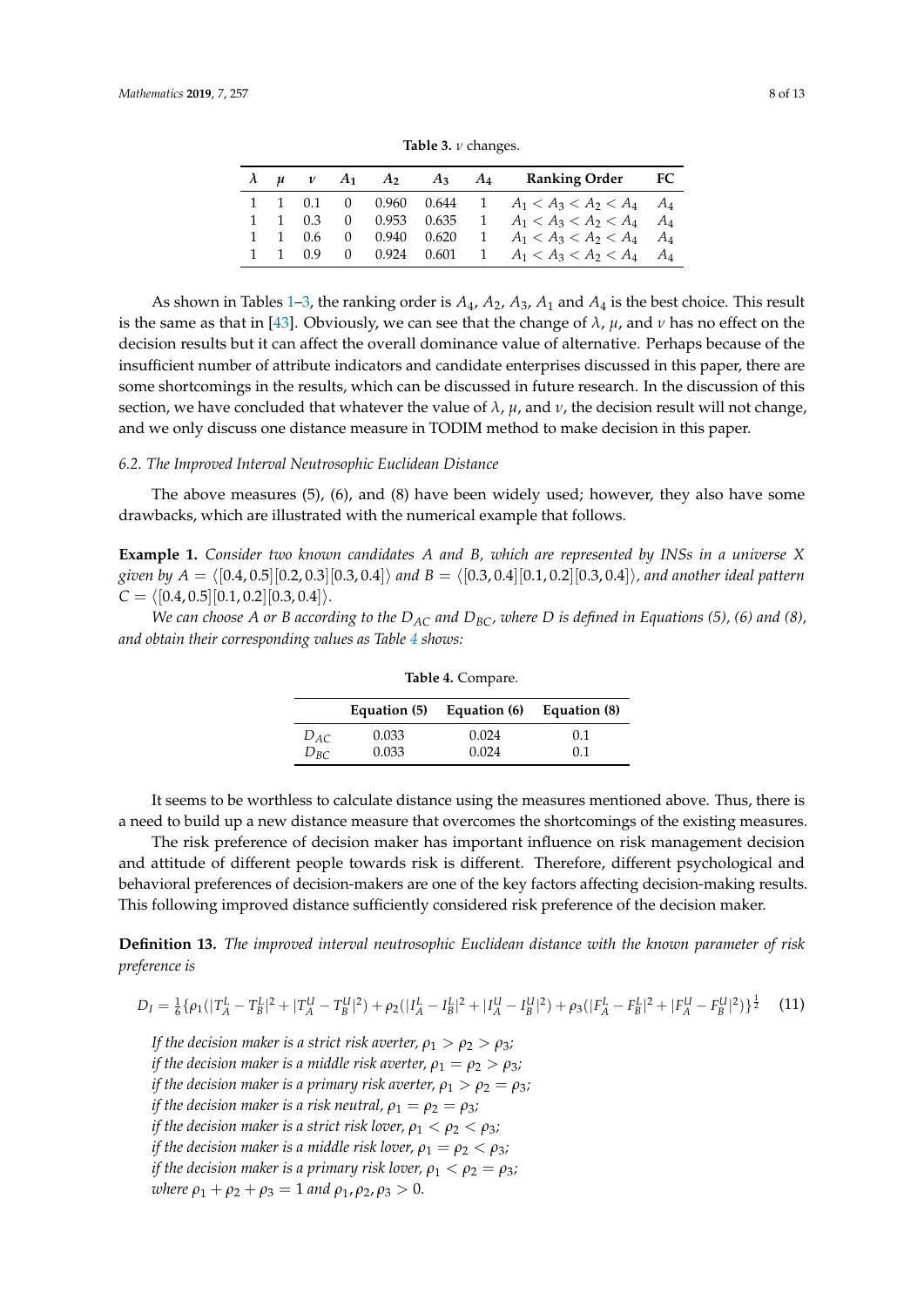**Example 2.** *Consider two known candidates A and B , which are represented by INSs in a universe X given by*  $A = \langle [0.4, 0.5][0.2, 0.3][0.3, 0.4] \rangle$  *and*  $B = \langle [0.3, 0.4][0.1, 0.2][0.3, 0.4] \rangle$ ,  $C = \langle [0.4, 0.5][0.1, 0.2][0.2, 0.3] \rangle$ *and another ideal pattern R* =  $\langle [0.4, 0.5][0.1, 0.2][0.3, 0.4]\rangle$ *.* 

<span id="page-8-0"></span>*We can choose A, B or C according to the DAR, DBR and DCR, where D is defined in Equation (11), and obtain their corresponding values as Table [5](#page-8-0) shows:*

|                      | $\rho_1$ | $\rho_2$ | $\rho_3$ | $D_{AR}$ | $D_{BR}$ | $D_{CR}$ |
|----------------------|----------|----------|----------|----------|----------|----------|
| strict risk averter  | 0.7      | 0.2      | 0.1      | 0.011    | 0.020    | 0.007    |
|                      | 0.6      | 0.3      | 0.1      | 0.013    | 0.018    | 0.007    |
|                      | 0.5      | 0.4      | 0.1      | 0.015    | 0.017    | 0.007    |
|                      | 0.5      | 0.3      | 0.2      | 0.013    | 0.017    | 0.011    |
| middle risk averter  | 0.4      | 0.4      | 0.2      | 0.015    | 0.015    | 0.011    |
| primary risk averter | 0.4      | 0.3      | 0.3      | 0.013    | 0.015    | 0.013    |
|                      | 0.6      | 0.2      | 0.2      | 0.011    | 0.018    | 0.011    |
|                      | 0.8      | 0.1      | 0.1      | 0.007    | 0.021    | 0.007    |
| risk balancer        | 1/3      | 1/3      | 1/3      | 0.014    | 0.014    | 0.014    |
| risk lover           | 0.1      | 0.2      | 0.7      | 0.011    | 0.007    | 0.020    |
|                      | 0.1      | 0.3      | 0.6      | 0.013    | 0.007    | 0.018    |
|                      | 0.1      | 0.4      | 0.5      | 0.015    | 0.007    | 0.017    |
|                      | 0.2      | 0.3      | 0.5      | 0.013    | 0.011    | 0.017    |
| middle risk lover    | 0.3      | 0.3      | 0.4      | 0.015    | 0.011    | 0.015    |
|                      | 0.2      | 0.2      | 0.6      | 0.011    | 0.011    | 0.018    |
|                      | 0.1      | 0.1      | 0.8      | 0.007    | 0.021    | 0.007    |
| primary risk lover   | 0.2      | 0.4      | 0.4      | 0.013    | 0.013    | 0.015    |

**Table 5.** Compare.

As shown above, different attitudes for risk can affect the distance result, so we can apply this new distance measure to solve the practical problem.

## Application and Analysis 2

In this section, we use the TODIM method and the improved interval neutrosophic Euclidean distance with the known parameter of risk preference for decision-making, and then discuss whether different parameter of risk preference *ρ*1, *ρ*2, *ρ*<sup>3</sup> affect the decision result. For convenience, we also use the decision information in [\[43\]](#page-11-21) for application and analysis.

<span id="page-8-1"></span>(iv) If decision maker is a strict risk averter, the ranking order is shown in Table [6.](#page-8-1)

| $\rho_1$ |                           |                   |  |  | $\rho_2$ $\rho_3$ $A_1$ $A_2$ $A_3$ $A_4$ Ranking Order FC |  |
|----------|---------------------------|-------------------|--|--|------------------------------------------------------------|--|
|          |                           |                   |  |  | 0.7 0.2 0.1 0 0.925 0.615 1 $A_1 < A_3 < A_2 < A_4$ $A_4$  |  |
|          |                           | $0.6$ $0.3$ $0.1$ |  |  | 0 0.924 0.615 1 $A_1 < A_3 < A_2 < A_4$ $A_4$              |  |
|          | $0.5 \quad 0.4 \quad 0.1$ |                   |  |  | 0 0.923 0.615 1 $A_1 < A_3 < A_2 < A_4$ $A_4$              |  |
|          |                           |                   |  |  | 0.5 0.3 0.2 0 0.931 0.627 1 $A_1 < A_3 < A_2 < A_4$ $A_4$  |  |

**Table 6.** Strict risk averter.

<span id="page-8-2"></span>(v) If decision maker is a middle risk averter, the ranking order is shown in Table [7.](#page-8-2)

**Table 7.** Middle risk averter.

|  |  |  | $\rho_1$ $\rho_2$ $\rho_3$ $A_1$ $A_2$ $A_3$ $A_4$ Ranking Order FC |  |
|--|--|--|---------------------------------------------------------------------|--|
|  |  |  | 0.4 0.4 0.2 0 0.930 0.627 1 $A_1 < A_3 < A_2 < A_4$ $A_4$           |  |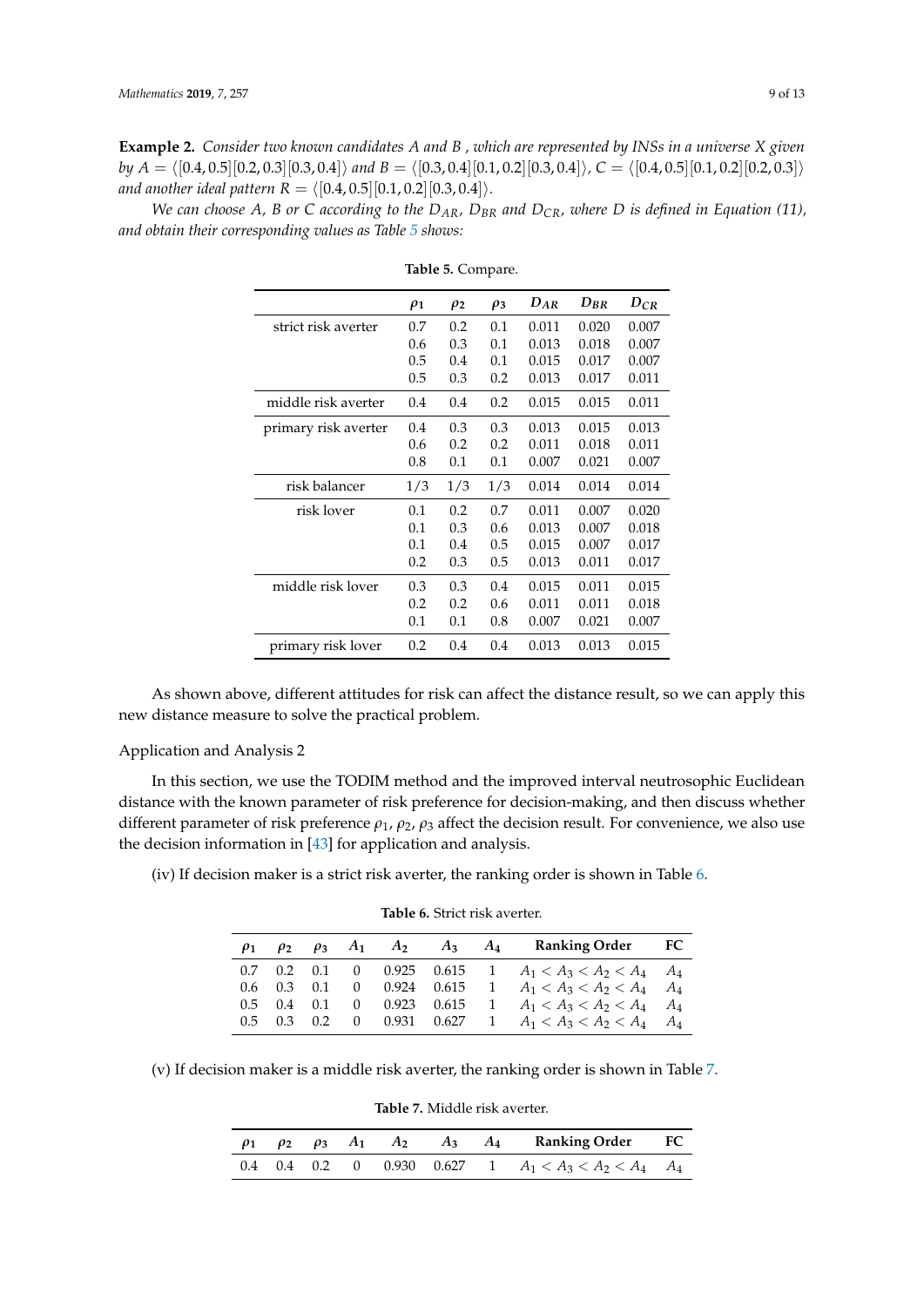<span id="page-9-0"></span>(vi) If decision maker is a primary risk averter, the ranking order is shown in Table [8.](#page-9-0)

| $\rho_1$ |  |  |  | $\rho_2$ $\rho_3$ $A_1$ $A_2$ $A_3$ $A_4$ Ranking Order FC |  |
|----------|--|--|--|------------------------------------------------------------|--|
|          |  |  |  | 0.4 0.3 0.3 0 0.938 0.638 1 $A_1 < A_3 < A_2 < A_4$ $A_4$  |  |
|          |  |  |  | 0.6 0.2 0.2 0 0.932 0.627 1 $A_1 < A_3 < A_2 < A_4$ $A_4$  |  |
|          |  |  |  | 0.8 0.1 0.1 0 0.925 0.615 1 $A_1 < A_3 < A_2 < A_4$ $A_4$  |  |

**Table 8.** Primary risk averter.

<span id="page-9-1"></span>(vii) If decision maker is a risk neutral, the ranking order is shown in Table [9.](#page-9-1)

|  |  |  | $\rho_1$ $\rho_2$ $\rho_3$ $A_1$ $A_2$ $A_3$ $A_4$ Ranking Order FC |  |
|--|--|--|---------------------------------------------------------------------|--|
|  |  |  | $1/3$ $1/3$ $1/3$ 0 0.939 0.641 1 $A_1 < A_3 < A_2 < A_4$ $A_4$     |  |

**Table 9.** Risk neutral.

<span id="page-9-2"></span>(viii) If decision maker is a strict risk lover, the ranking order is shown in Table [10.](#page-9-2)

| $\rho_1$ |  |  |  | $\rho_2$ $\rho_3$ $A_1$ $A_2$ $A_3$ $A_4$ Ranking Order FC |  |
|----------|--|--|--|------------------------------------------------------------|--|
|          |  |  |  | 0.1 0.2 0.7 0 0.959 0.677 1 $A_1 < A_3 < A_2 < A_4$ $A_4$  |  |
|          |  |  |  | 0.1 0.3 0.6 0 0.954 0.669 1 $A_1 < A_3 < A_2 < A_4$ $A_4$  |  |
|          |  |  |  | 0.1 0.4 0.5 0 0.948 0.661 1 $A_1 < A_3 < A_2 < A_4$ $A_4$  |  |
|          |  |  |  | 0.2 0.3 0.5 0 0.931 0.658 1 $A_1 < A_3 < A_2 < A_4$ $A_4$  |  |

**Table 10.** Strict risk lover.

<span id="page-9-3"></span>(ix) If decision maker is a middle risk lover, the ranking order is shown in Table [11.](#page-9-3)

|  |  | $\rho_1$ $\rho_2$ $\rho_3$ $A_1$ $A_2$ $A_3$ $A_4$ | <b>Ranking Order</b> FC                                   |  |
|--|--|----------------------------------------------------|-----------------------------------------------------------|--|
|  |  |                                                    | 0.3 0.3 0.4 0 0.943 0.648 1 $A_1 < A_3 < A_2 < A_4$ $A_4$ |  |
|  |  |                                                    | 0.2 0.2 0.6 0 0.954 0.666 1 $A_1 < A_3 < A_2 < A_4$ $A_4$ |  |
|  |  |                                                    | 0.1 0.1 0.8 0 0.964 0.684 1 $A_1 < A_3 < A_2 < A_4$ $A_4$ |  |

**Table 11.** Middle risk lover.

<span id="page-9-4"></span>(x) If decision maker is a primary risk lover, the ranking order is shown in Table [12.](#page-9-4)

**Table 12.** Primary risk lover.

|  |  |  | $\rho_1$ $\rho_2$ $\rho_3$ $A_1$ $A_2$ $A_3$ $A_4$ Ranking Order FC |  |
|--|--|--|---------------------------------------------------------------------|--|
|  |  |  | 0.2 0.4 0.4 0 0.925 0.615 1 $A_1 < A_3 < A_2 < A_4$ $A_4$           |  |

Compared to Tables [6–](#page-8-1)[12,](#page-9-4) the ranking order is *A*4, *A*2, *A*3, *A*<sup>1</sup> and *A*<sup>4</sup> is the best choice. This result is the same as that in [\[43\]](#page-11-21). It can be seen that the preference parameters have no effect on the decision-making results, but it can affect the overall dominance value of alternatives. We take into consideration the preference behavior of the decision-makers in venture capital, which makes the results more credible and provides some reference for future research.

## **7. Conclusions**

In multi-attribute venture capital, according to the fuzzy attributes of decision information, we can use neutrosophic numbers to describe this information, and apply the TODIM method to solve this decision-making problem. In the TODIM method, the distance measure plays a key role. However,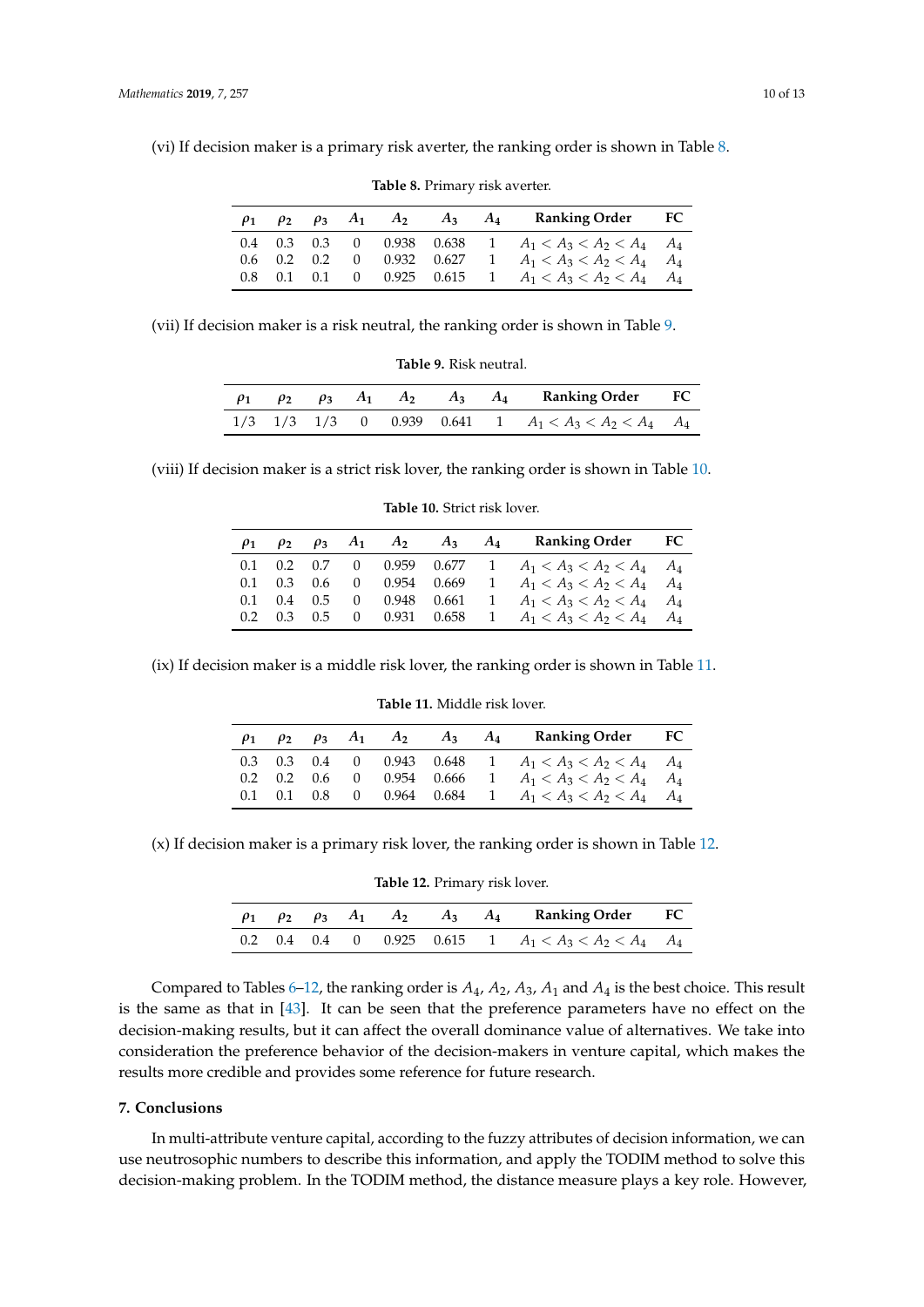the normalized interval neutrosophic Hamming distance, the normalized interval neutrosophic Euclidean distance and the normalized interval neutrosophic Hausdorff distance are usually used in the previous papers, and it is not discussed whether the parameter changes in the normalized generalized model of these formulas will affect the decision-making results. Therefore, this paper first defines the normalized generalized interval neutrosophic Hausdorff distance and the weighted parameter interval neutrosophic distance, and discusses the change of parameters to draw a conclusion that the change of parameters has no effect on the decision-making results. But we can see from the table that different parameter values can affect the overall dominance value of alternatives. Furthermore, considering the preference of the decision maker in venture capital, we add the preference parameters into the distance measure and discuss whether it will affect the decision-making results. This paper divides the preferences of decision-makers into seven categories: strict risk averter, middle risk averter, primary risk averter, risk neutral, strict risk lover, middle risk lover, and primary risk lover. Although it is still shown that preference parameters have no effect on decision-making results, it has effect on the overall dominance value of alternatives. The preference of decision-makers cannot be ignored in the decision-making process. This provides a reference for future research and more application data are needed for further calculation.

**Author Contributions:** Formal analysis, K.X.; Methodology, Y.H.; Validation, H.Q., X.C. and H.X.; Writing—original draft, Y.H.; Writing—review & editing, D.X.

**Funding:** This research was funded by the Humanities and Social Sciences Foundation of Ministry of Education of the Peoples Republic of China (17YJA630115).

**Conflicts of Interest:** The authors declare no conflict of interest.

# **References**

- <span id="page-10-0"></span>1. Zadeh, L.A. Fuzzy sets. *Inf. Control* **1965**, *8*, 338–353. [\[CrossRef\]](http://dx.doi.org/10.1016/S0019-9958(65)90241-X)
- <span id="page-10-1"></span>2. Turksen, I.B. Interval valued fuzzy sets based on normal forms. *Fuzzy Sets Syst.* **1986**, *20*, 191–210. [\[CrossRef\]](http://dx.doi.org/10.1016/0165-0114(86)90077-1)
- <span id="page-10-2"></span>3. Vicenç, T. Hesitant fuzzy sets. *Int. J. Intell. Syst.* **2010**, *25*, 529–539.
- <span id="page-10-3"></span>4. Sethi, N. Probabilistic Interpretation of Complex Fuzzy Set. *Int. J. Comput. Sci. Eng. Inf. Technol.* **2012**, *2*, 31–44. [\[CrossRef\]](http://dx.doi.org/10.5121/ijcseit.2012.2204)
- <span id="page-10-4"></span>5. Lin, R.; Zhao, X.-F.; Wei, G.-W. Models for selecting an ERP system with hesitant fuzzy linguistic information. *J. Intell. Fuzzy Syst.* **2014**, *26*, 2155–2165.
- <span id="page-10-5"></span>6. Krohling, R.A.; de Souza, T.T.M. Combining prospect theory and fuzzy numbers to multi-criteria decision making. *Expert Syst. Appl.* **2012**, *39*, 11487–11493. [\[CrossRef\]](http://dx.doi.org/10.1016/j.eswa.2012.04.006)
- <span id="page-10-6"></span>7. Fan, Z.-P.; Zhang, X.; Chen, F.-D.; Liu, Y. Extended TODIM method for hybrid multiple attribute decision making problems. *Knowl.-Based Syst.* **2013**, *42*, 40–48. [\[CrossRef\]](http://dx.doi.org/10.1016/j.knosys.2012.12.014)
- <span id="page-10-7"></span>8. Wang, Y.; Que, C.; Lan, Y. Hesitant fuzzy TOPSIS multi-attribute decision method based on prospect theory. *Control Decis.* **2017**, *32*, 864–870.
- <span id="page-10-8"></span>9. Xu, J.; Sun, G.; Zhao, J. Novel Correlation Coefficients Between Hesitant Fuzzy Sets and Their Applications in Multi-attribute Decision Making. *Acta Electr. Sin.* **2018**, *46*, 1327–1335.
- <span id="page-10-9"></span>10. Tang, X.; Peng, Z.; Ding, H.; Cheng, M.; Yang, S. Novel distance and similarity measures for hesitant fuzzy sets and their applications to multiple attribute decision making. *J. Intell. Fuzzy Syst.* **2018**, *34*, 3903–3916. [\[CrossRef\]](http://dx.doi.org/10.3233/JIFS-169561)
- <span id="page-10-10"></span>11. Zhou, H.; Wang, J.; Zhang, H. Multi-criteria decision-making approaches based on distance measures for linguistic hesitant fuzzy sets. *J. Oper. Res. Soc.* **2018**, *69*, 661–675. [\[CrossRef\]](http://dx.doi.org/10.1080/01605682.2017.1400780)
- <span id="page-10-11"></span>12. Tao, Z.; Han, B.; Chen, H.; Zhu, J. A new version of distance and similarity measures for hesitant fuzzy linguistic term sets and its application. *J. Intell. Fuzzy Syst.* **2018**, *34*, 1801–1811. [\[CrossRef\]](http://dx.doi.org/10.3233/JIFS-16381)
- <span id="page-10-12"></span>13. Atanassov, K.T. Intuitionistic fuzzy sets. *Fuzzy Sets Syst.* **1986**, *20*, 87–96. [\[CrossRef\]](http://dx.doi.org/10.1016/S0165-0114(86)80034-3)
- <span id="page-10-13"></span>14. Krassimir, T.A.; Gargov, G. Interval valued intuitionistic fuzzy sets. *Fuzzy Sets Syst.* **1999**, *31*, 343–349.
- <span id="page-10-14"></span>15. Alkouri, A.S.; Salleh, A.R. Complex Intuitionistic Fuzzy Sets. *AIP Conf. Proc.* **2012**, *1482*, 464–470.
- <span id="page-10-15"></span>16. Peng, J.; Wang, J.; Wu, X.; Zhang, H.; Chen, X. The fuzzy cross-entropy for intuitionistic hesitant fuzzy sets and their application in multi-criteria decision-making. *Int. J. Syst. Sci.* **2015**, *46*, 2335–2350. [\[CrossRef\]](http://dx.doi.org/10.1080/00207721.2014.993744)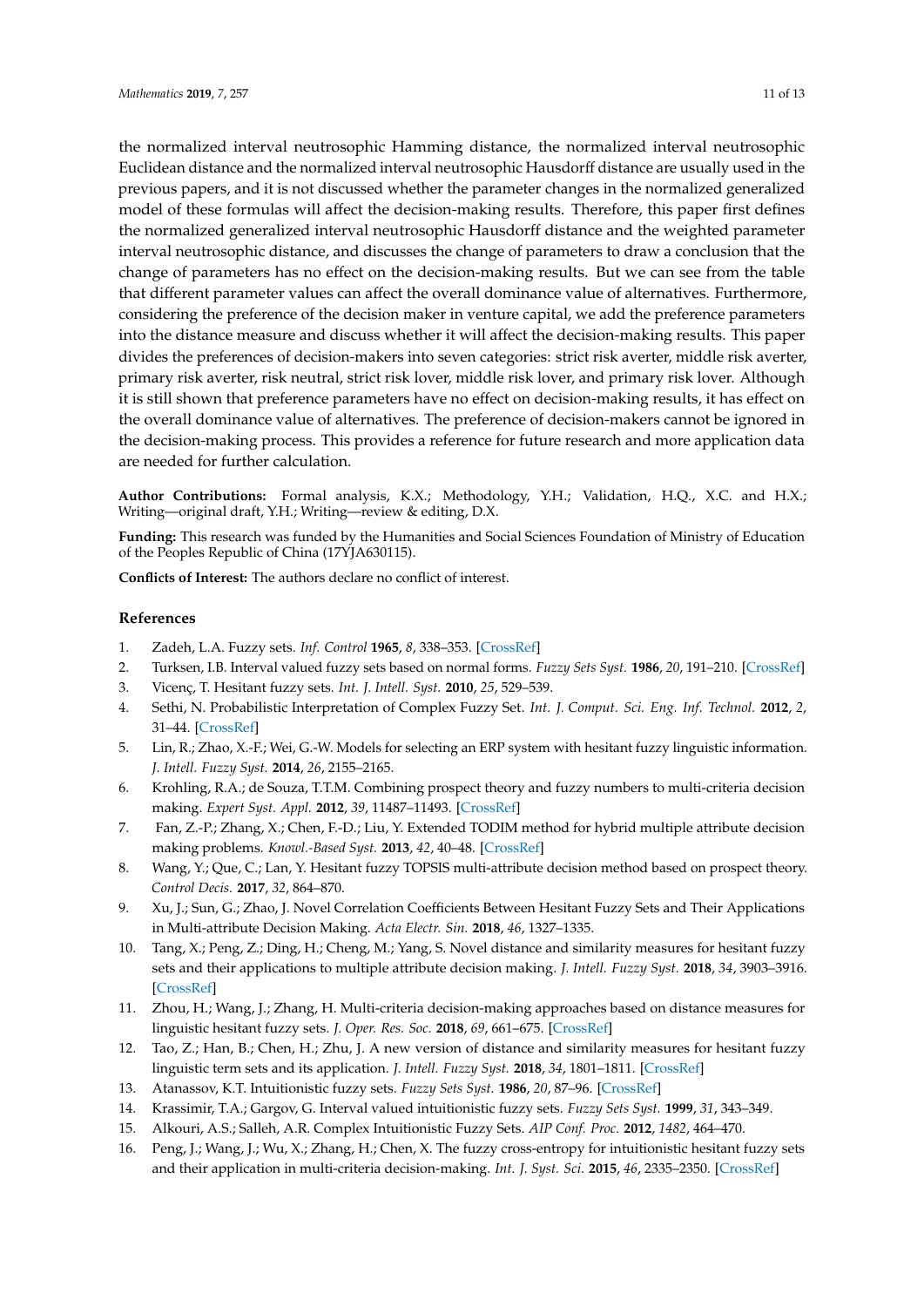- <span id="page-11-0"></span>17. Xia, M.; Xu, Z. Hesitant fuzzy information aggregation in decision making. *Int. J. Approx. Reason.* **2011**, *52*, 395–407. [\[CrossRef\]](http://dx.doi.org/10.1016/j.ijar.2010.09.002)
- <span id="page-11-1"></span>18. Wang, Z.; Jia, X. An intuitionistic fuzzy investment decision-making method based on newly defined expectation. *J. Guangxi Univ. (Nat. Sci. Ed.)* **2017**, *6*, 2246–2252.
- <span id="page-11-2"></span>19. Zeng, S.; Mu, Z. Method based on Zhenyuan integral for intuitionistic fuzzy multiple attribute decision making. *Control Decis.* **2018**, *33*, 542–548.
- <span id="page-11-3"></span>20. Kang, Y.; Wu, S.; Cao, D.; Weng, W. New hesitation-based distance and similarity measures on intuitionistic fuzzy sets and their applications. *Int. J. Syst. Sci.* **2018**, *19*, 1–17. [\[CrossRef\]](http://dx.doi.org/10.1080/00207721.2018.1424965)
- <span id="page-11-4"></span>21. Yin, S.; Yang, Z.; Chen, S. Interval-valued intutionistic fuzzy multiple attribute decision making based on the improved fuzzy entropy. *Syst. Eng. Electr.* **2018**, *40*, 1079–1084.
- <span id="page-11-5"></span>22. Tan, C.; Zhi, S. TOPSIS Method with Intuitionistic Hesitant Fuzzy Sets. *Oper. Res. Manag. Sci.* **2018** *27*, 66–73.
- <span id="page-11-6"></span>23. Smarandache, F. A unifying field in logics: Neutrosophic logic. Neutrosophy, neutrosophic set, neutrosophic probability and statistics. *Multiple-Valued Logic* **2001**, *95*, 5–21.
- <span id="page-11-7"></span>24. Wang, H.; Smarandache, F.; Zhang, Y.; Sunderraman, R. Single valued neutrosophic sets. *Multisp. Multistr.* **2010**, *4*, 410–413.
- <span id="page-11-8"></span>25. Wang, H. Interval Neutrosophic Sets and Logic: Theory and Applications in Computing. *arXiv*, **2005**, arXiv:cs/0505014v1.
- <span id="page-11-9"></span>26. Ye, J. Simplified neutrosophic harmonic averaging projection-based method for multiple attribute decision-making problems. *Int. J. Mach. Learn. Cybern.* **2015**, *8*, 1–7. [\[CrossRef\]](http://dx.doi.org/10.1007/s13042-015-0456-0)
- <span id="page-11-10"></span>27. Wang, J.; Li, X. TODIM method with multi-valued neutrosophic sets. *Control Decis.* **2015**, *30*, 1139–1142.
- <span id="page-11-11"></span>28. Chatterjee, R.; Majumdar, P.; Samanta, S.K. On some similarity measures and entropy on quadripartitioned single valued neutrosophic sets. *J. Intell. Fuzzy Syst.* **2015**, *30*, 2475–2485. [\[CrossRef\]](http://dx.doi.org/10.3233/IFS-152017)
- <span id="page-11-12"></span>29. Ali, M.; Smarandache, F. Complex neutrosophic set. *Neural Comput. Appl.* **2017**, *28*, 1817–1834. [\[CrossRef\]](http://dx.doi.org/10.1007/s00521-015-2154-y)
- <span id="page-11-13"></span>30. Liu, P.; Teng, F. An extended TODIM method for multiple attribute group decision making based on intuitionistic uncertain linguistic variables. *J. Intell. Fuzzy Syst.* **2015**, *29*, 701–711 [\[CrossRef\]](http://dx.doi.org/10.3233/IFS-141441)
- 31. Xu, D.; Wei, C.; Wei, G. TODIM Method for Single-Valued Neutrosophic Multiple Attribute Decision Making. *Information* **2017**, *8*, 125. [\[CrossRef\]](http://dx.doi.org/10.3390/info8040125)
- <span id="page-11-22"></span>32. Zhang, M.; Liu, P.; Shi, L. An extended multiple attribute group decision-making TODIM method based on the neutrosophic numbers. *J. Intell. Fuzzy Syst.* **2016**, *30*, 1773–1781. [\[CrossRef\]](http://dx.doi.org/10.3233/IFS-151889)
- <span id="page-11-14"></span>33. Ji, P.; Zhang, H.; Wang, J. A projection-based TODIM method under multi-valued neutrosophic environments and its application in personnel selection. *Neural Comput. Appl.* **2016**, *29*, 221–234. [\[CrossRef\]](http://dx.doi.org/10.1007/s00521-016-2436-z)
- <span id="page-11-15"></span>34. Ye, J. An extended TOPSIS method for multiple attribute group decision making based on single valued neutrosophic linguistic numbers. *J. Intell. Fuzzy Syst.* **2015**, *28*, 247–255.
- 35. Chen, J.; Zeng, S.; Zhang, C. An OWA Distance-Based, Single-Valued Neutrosophic Linguistic TOPSIS Approach for Green Supplier Evaluation and Selection in Low-Carbon Supply Chains. *Int. J. Environ. Res. Public Health* **2018**, *15*, 1439. [\[CrossRef\]](http://dx.doi.org/10.3390/ijerph15071439) [\[PubMed\]](http://www.ncbi.nlm.nih.gov/pubmed/29986549)
- 36. Pang, Y.; Yang, W. Hesitant Neutrosophic Linguistic Sets and Their Application in Multiple Attribute Decision Making. *Information* **2018**, *9*, 88. [\[CrossRef\]](http://dx.doi.org/10.3390/info9040088)
- 37. Lu, F.; Ye, Y.; Zhang, M.; Yue, Z. Supporting scheme optimization of the contact zone of roadway based on weighted GC-TOPSIS Model. *Ind. Miner. Process.* **2016**, *4*, 39–44.
- <span id="page-11-16"></span>38. Garg, H.; Nancy. Non-linear programming method for multi-criteria decision making problems under interval neutrosophic set environment. *Appl. Intell.* **2017**, *48*, 1–15.
- <span id="page-11-17"></span>39. Liu, P.; Zhang, L. An extended multiple criteria decision making method based on neutrosophic hesitant fuzzy information. *J. Intell. Fuzzy Syst.* **2017**, *32*, 4403–4413. [\[CrossRef\]](http://dx.doi.org/10.3233/JIFS-16136)
- <span id="page-11-18"></span>40. Karasan, A.; Kahraman, C. Interval-Valued Neutrosophic Extension of EDAS Method. In *Advances in Fuzzy Logic and Technology 2017*; Kacprzyk, J., Szmidt, E., Zadrozny, S., Atanassov, K.T., Krawczak, M., Eds.; ˙ Springer International Publishing: Cham, Switzerland, 2017; pp. 343–357.
- <span id="page-11-19"></span>41. Chen, X.; Li, H.; Tan, C. A hybrid stochastic multi-attribute decision-making method considering different psychological behavior. *Syst. Eng. Theory Pract.* **2018**, *38*, 1545–1556.
- <span id="page-11-20"></span>42. Liu, P.; Li, H.; Wang, P.; Liu, J. ELECTRE Method and Its Application in Multiple Attribute Decision Making Based on INS. *J. Shandong Univ. Financ. Econ.* **2016**, *28*, 80–87.
- <span id="page-11-21"></span>43. Ye, J. Similarity measures between interval neutrosophic sets and their applications in multicriteria decision-making. *J. Intell. Fuzzy Syst.* **2014**, *26*, 165–172.